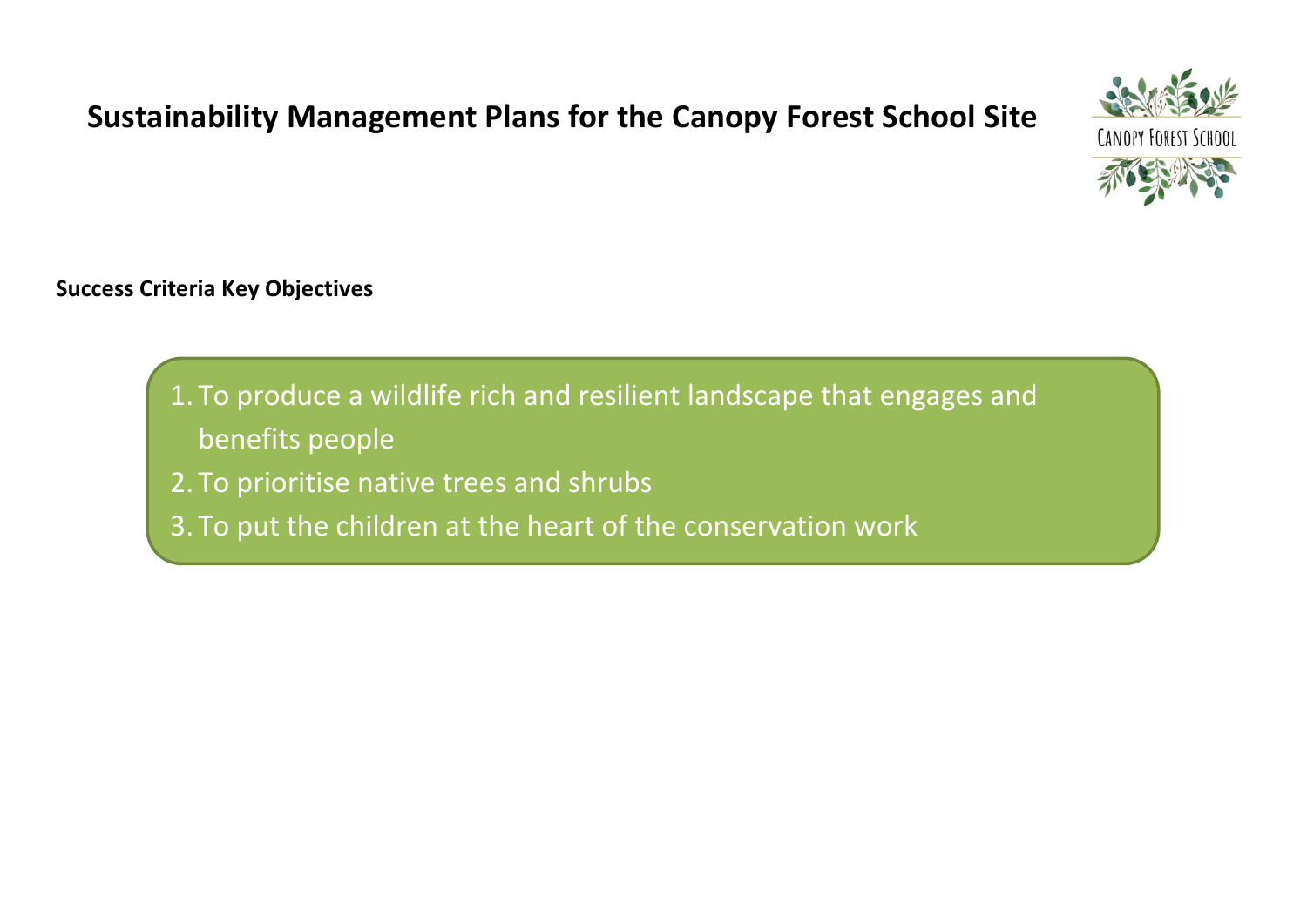## 1. To produce a wildlife rich and resilient landscape that engages and benefits people

| Anticipated impact on LEARNER                                       | Anticipated impact on site                                                         |
|---------------------------------------------------------------------|------------------------------------------------------------------------------------|
| Having a rich and varied woodland area in the school grounds        | The site will become more biodiverse with a variety of shrub, ground and soil      |
| that has a large range of insects, birds and birds living within it | layer species living within it. The life cycles and energy cycles will increase as |
| will engage and extend all of the learning that can take place      | more insects, birds and mammals use the area                                       |
| within this space.                                                  |                                                                                    |

| <b>Actions</b>                                                                                                                          | How will you do this?                                                                                                                                                               | When will this happen?                 | <b>Resources</b>         |
|-----------------------------------------------------------------------------------------------------------------------------------------|-------------------------------------------------------------------------------------------------------------------------------------------------------------------------------------|----------------------------------------|--------------------------|
| To remove a small number of<br>dominant hazel trees and subsequently<br>let more let into the shrub and ground<br>layer of the site.    | Speak to Head teacher whether<br>John can come in and remove the<br>trees or if this needs to be done<br>by an approved council linked<br>organisation. Mark trees wish to<br>fell. | Autumn half term holiday 2020          | John or outside agency   |
| To remove some standing dead trees<br>that already exist and these can then<br>be placed on the ground to encourage<br>more insects in. | Speak to Head teacher whether<br>John can come in and remove the<br>trees or if this needs to be done<br>by an approved council linked<br>organisation. Mark trees wish to<br>fell  | Autumn Half term holiday 2020          | John or outside agency   |
| To plant some wild flower seeds on the<br>verges of the site to again encourage<br>more insects in                                      | To plant a variety of native<br>wildflower seeds in the verges<br>that lead into the site                                                                                           | March/Spring time                      | Wild Flower seeds        |
| To put up some more bird/bat boxes<br>up around the site to encourage more<br>wildlife to use the space                                 | To put up some bird /bat boxes<br>around the site.                                                                                                                                  | Autumn/winter ready for next<br>spring | Bird/Bat Boxes- Friends? |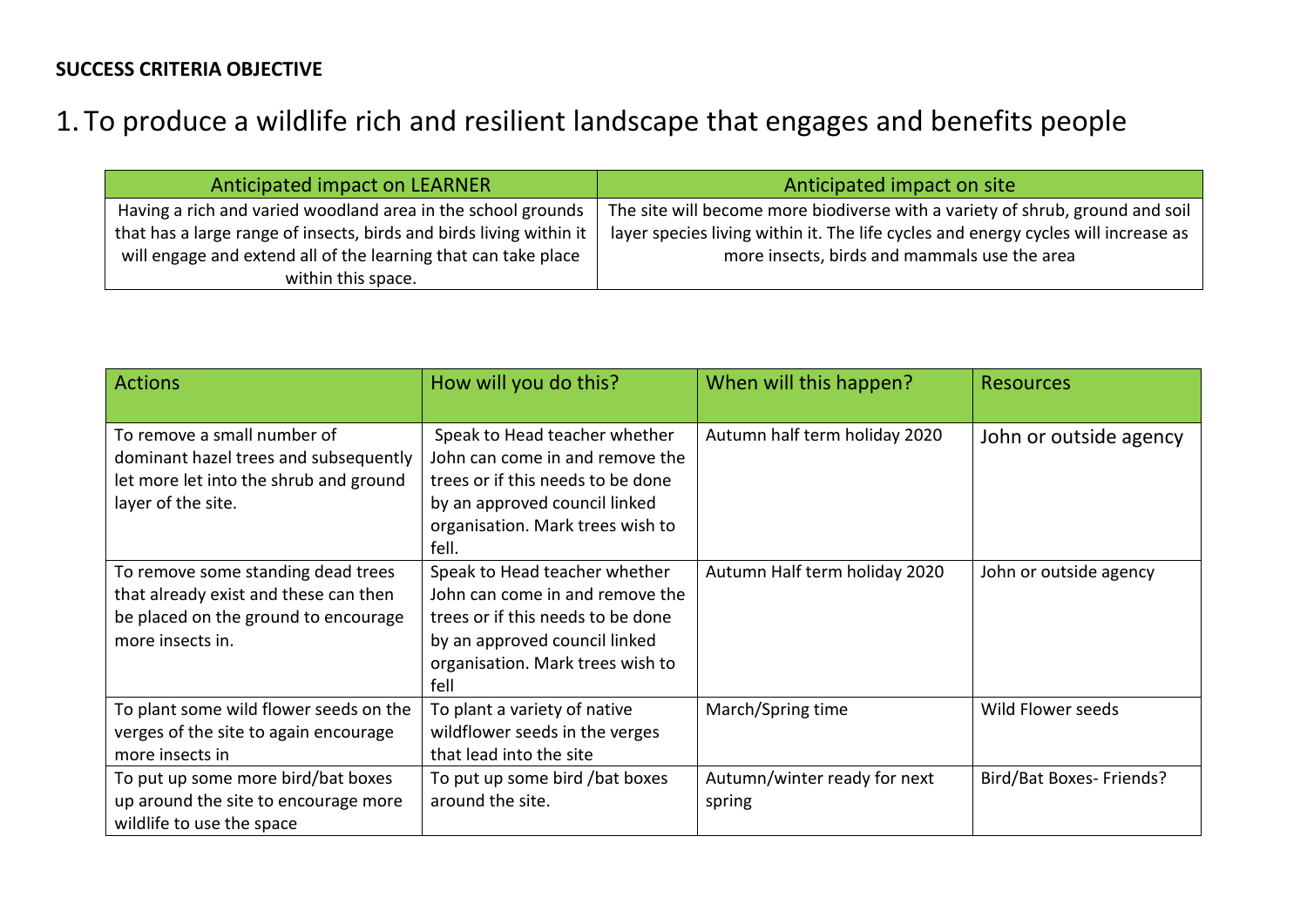#### **SUCCESS CRITERIA OBJECTIVE 2**:

## 2. To prioritise native trees and shrubs

| Anticipated impact on LEARNER                                                               | Anticipated impact on SITE                                         |  |
|---------------------------------------------------------------------------------------------|--------------------------------------------------------------------|--|
| To share the history of native species which are those that colonised the UK after the last | The site will thrive with more native species of ground foliage    |  |
| ice age and have a long-history of co-evaluation with the native insects, fungi, birds and  | as it will bring in more insects that will naturally bring in more |  |
| mammals. Native species are therefore the richest source of biodiversity and the children   | birds and mammals. The native species of the UK form               |  |
| will get to learn and know some of the native species of the UK if they experience them     | characteristic and interdependent communities of species and       |  |
| first hand within the Hazel Coppice site.                                                   | help shape our distinctive landscapes. Removing non-native         |  |
|                                                                                             | plants that are usually very invasive will allow more room and     |  |
|                                                                                             | space for native species to thrive.                                |  |

| Actions                                                                                                                                                                                                                                     | How will you do this?                                                                                                                                                                             | When will this happen? | Resources/Professional<br><b>Development</b>       |
|---------------------------------------------------------------------------------------------------------------------------------------------------------------------------------------------------------------------------------------------|---------------------------------------------------------------------------------------------------------------------------------------------------------------------------------------------------|------------------------|----------------------------------------------------|
| To remove some non-native species<br>from the Coppice area and allow<br>native species the chance to grow<br>and thrive                                                                                                                     | Speak to Head teacher whether<br>John can come in and remove the<br>non-native shrubs or if this needs<br>to be done by an approved<br>council linked organisation. Mark<br>shrubs wish to remove | Autumn/Winter          |                                                    |
| To plant some native species in the<br>coppice area once the non-native<br>species have been removed i.e.<br>Cherry laurel but to also allow some<br>time to see what naturally appears<br>once the non-native shrubs have<br>been removed. | To plant and allow native plants<br>to naturally grow once more<br>sunlight is allowed to reach the<br>woodland floor,                                                                            | Spring                 | Wild flower seeds or saplings of native<br>species |